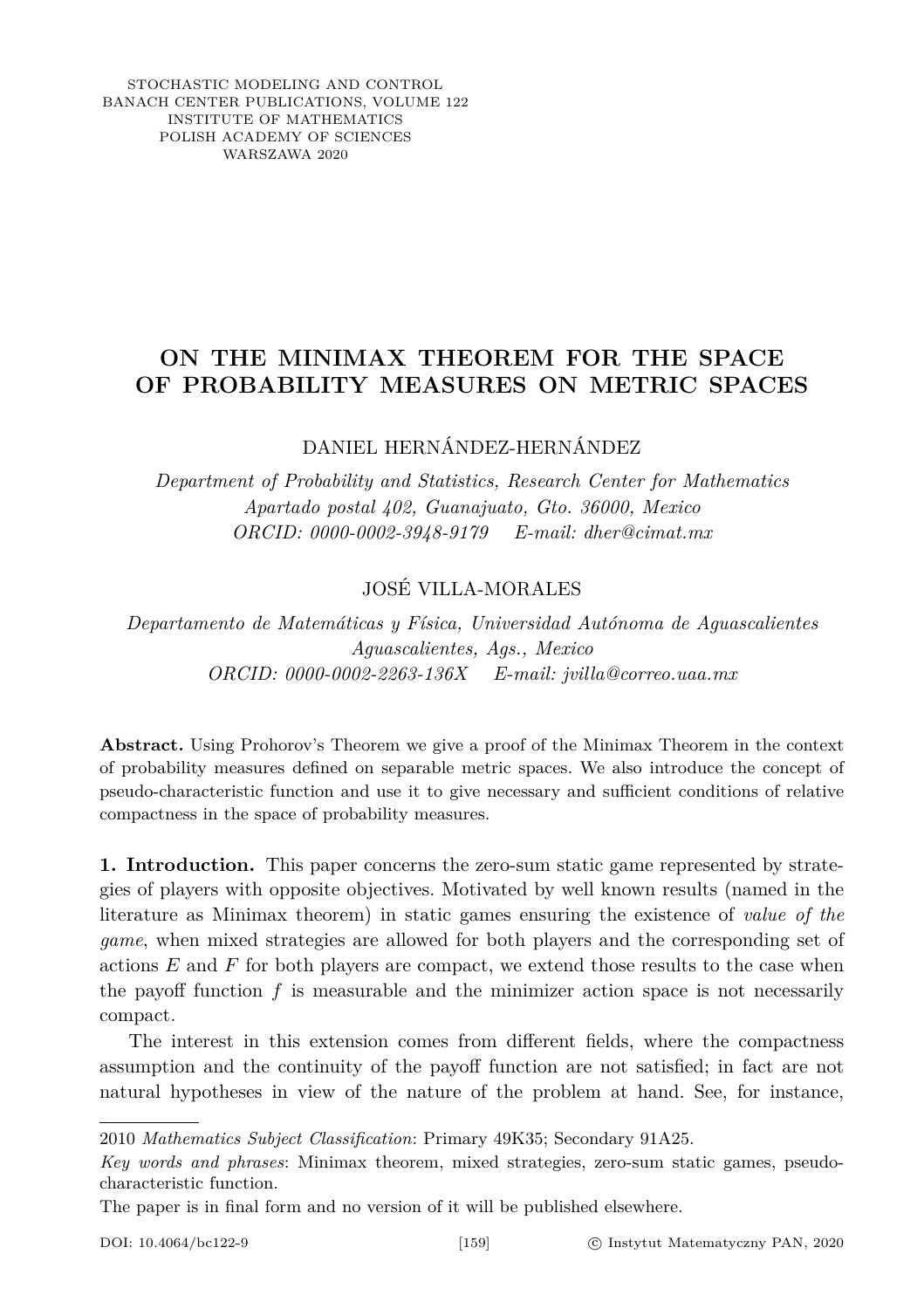[\[21\]](#page-9-0), [\[10\]](#page-9-1), [\[9\]](#page-9-2), or [\[20\]](#page-9-3) for the study of the Minimax theorem for fuzzy metric spaces. Also, in the study of deterministic differential games with mixed strategies, the Minimax theorem appears at a local level, meaning that when the Hamiltonians are analyzed for the upper and lower values, an interesting question to be answered is if it is possible to interchange the *inf* and *sup* in their definition, as in [\[11\]](#page-9-4). Consequently, standard statements of the Minimax theorem  $[2]$ ,  $[5]$  cannot be applied to establish the existence of *equilibrium strategies or a saddle point*.

The pioneering work of von Neumann in 1928 established the existence of a saddle point for games with finite action spaces with the discrete metric. This classical result has been extended in different directions; here we mention a few of them, since the existence literature related with this theory is abundant. For instance, concerning the topology/geometry of the action spaces for the players, in  $[14]$ ,  $[16]$ ,  $[12]$  the authors consider nonconvex and non-Hausdorff spaces. Also, for Hilbert and Lindelöf spaces the conclusion of the Minimax theorem has been analyzed in [\[4\]](#page-9-9) and [\[24\]](#page-9-10).

Concerning the payoff function, some examples of structure that has been studied are the following. In [\[10\]](#page-9-1) and [\[25\]](#page-9-11) the case with semi-continuous functions was considered, whereas in [\[23\]](#page-9-12), the authors consider linear operators. Also, when the payoff function is generalized as a set-valued map, the minimax problem was analyzed in [\[18\]](#page-9-13) or [\[15\]](#page-9-14).

In the present paper we study the Minimax theorem when the action space is a separable metric space, and the proportion of times that each player choose a particular pure strategy has certain probability distribution, defined on the Borel sigma algebra. These are called mixed strategies. When the action space of the minimizer player is not compact we present some interesting conclusions. In order to study this case we introduce the concept of pseudo-characteristic functions on proper metric spaces and we use this concept to give a criterion of tightness, which is closely related to the compactness.

The organization of the paper is as follows. In the next section some preliminary results are stated for static games, describing also in a precise way the main objective of this work. In Section [3](#page-3-0) we present the main conclusions, providing a proof of the Minimax Theorem in the context of probability measures on separable metric spaces. Finally, in Section [4](#page-6-0) tightness is characterized in terms of pseudo-characteristic functions and an example is presented, where such characterization is used.

**2. Preliminaries on static games.** Given metric spaces  $(E, d)$  and  $(F, m)$ , let us consider a static game with a bounded measurable payoff function  $f(x, y)$ , with  $x \in E$ and  $y \in F$ . The upper and lower values are defined as

<span id="page-1-0"></span>
$$
\hat{V}^+ = \inf_{x \in E} \sup_{y \in F} f(x, y) \quad \text{and} \quad \hat{V}^- = \sup_{x \in E} \inf_{y \in F} f(x, y). \tag{1}
$$

Somehow the advantage of information for each player is reflected in the order of the sup or inf. For instance, in the definition of  $\hat{V}^+$  the maximizer player has an information advantage, since *y* can be chosen as a function of *x*. This can be made precise using decision rules  $\alpha : E \to F$  and writing  $\hat{V}^+ = \inf_{\alpha} \sup_{x \in E} f(x, \alpha(x))$ . A similar argument can be used for the lower value  $\hat{V}$ <sup>−</sup> = sup<sub>*β*</sub> inf<sub>*y*∈*F*</sub>  $f(\beta(y), y)$ , where the infimum is taken over the set of decision rules  $\beta : F \to E$ . In fact, under some topological conditions on the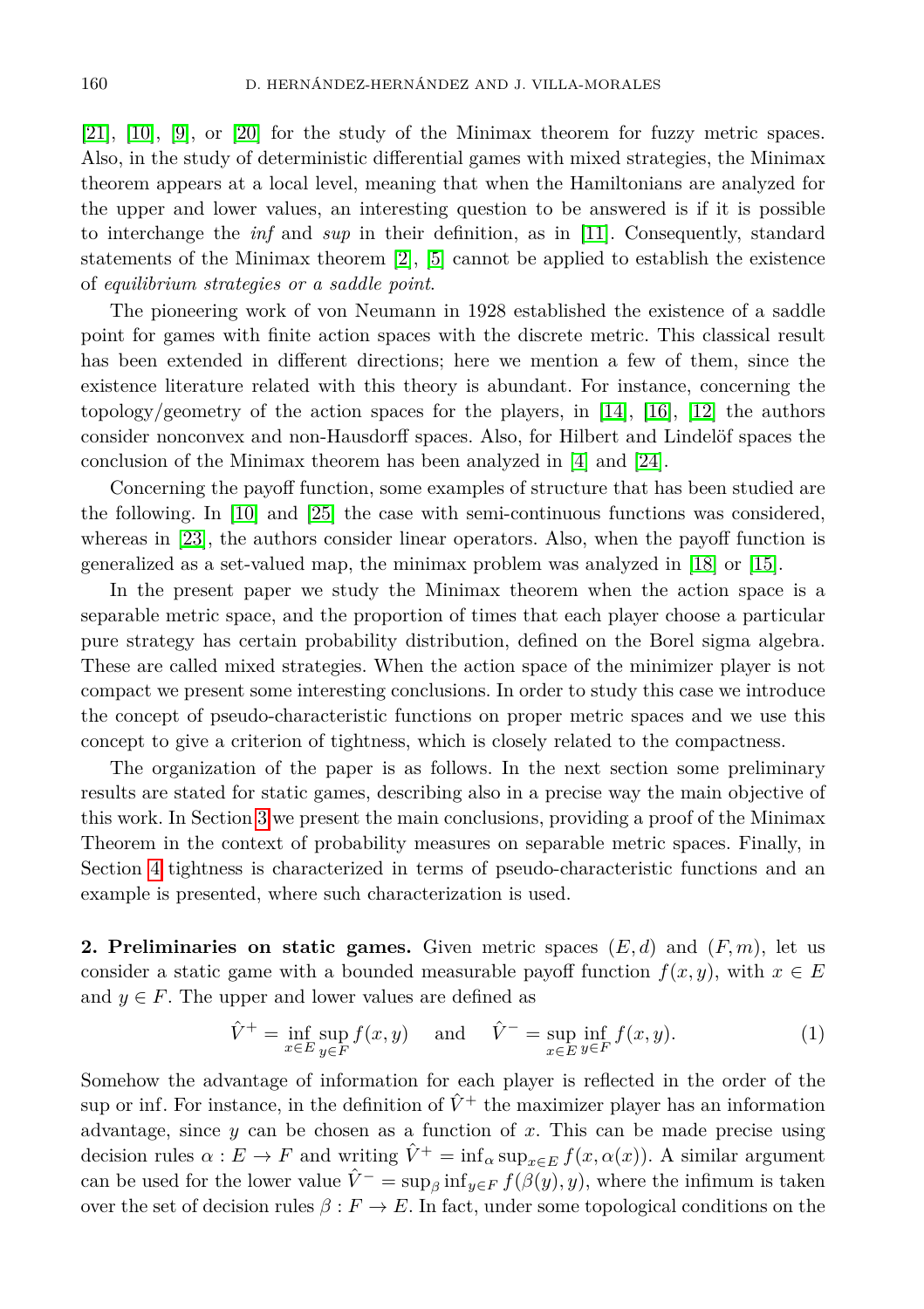metric spaces, it can be proved that optimal strategies and decision rules can be chosen for each player.

The inequality  $\hat{V}^{-} < \hat{V}^{+}$  is valid in general. In the case when the upper and lower values are equal we say that neither player has an advantage and the game has a *value*, the *value of the game* is the common amount. Under suitable topological conditions, there exist *saddle points*, points where the value of the game is reached, and they can be found by solving a sequential optimization problem, for  $\hat{V}^-$ , for instance, we proceed as follows: first we define  $\beta^*(y) = \arg \min_{x \in E} f(x, y)$ , and then

$$
y^* = \arg\max_y \inf_x f(x, y) = \arg\max_y f(\beta^*(y), y).
$$

When the strict inequality  $\hat{V}^- < \hat{V}^+$  holds, the "pure" strategies can be defined through mixed strategies in order to get a value of the game, meaning that a randomization procedure can be implemented where the players select probability measures in the set of actions, from which the players select their decisions from random sampling.

More precisely, if we denote by  $\tau_E$  the collection of all open subsets of the metric space  $(E, \rho)$  and by  $\mathcal{B}_E = \sigma(\tau_E)$  the Borel  $\sigma$ -algebra on *E*, the family of probability measures on *E* is denoted by  $\mathcal{P}(E)$ . The same notation is used when *E* is substituted by the other metric space *F*. The spaces  $\mathcal{P}(E)$  and  $\mathcal{P}(F)$  are endowed with the weak topology; it is well known that with this topology these spaces are metrizable. Indeed, one metric is the Prohorov's metric in  $\mathcal{P}(E)$  which is defined as

$$
\rho_{\mathcal{P}(E)}(P,Q) = \inf \{ \varepsilon > 0 : P(A) \le Q(A_{\varepsilon}) + \varepsilon \text{ for all } E \setminus A \in \tau_E \},\tag{2}
$$

where  $A_{\varepsilon} = \{x \in E : \varrho(x, A) < \varepsilon\}$  with  $\varrho(x, A) = \inf_{y \in A} \varrho(x, y)$ .

For static games, when the players are allowed to consider as strategies probability measures in  $\mathcal{P}(E)$  and  $\mathcal{P}(F)$ , we say that they are using *mixed strategies*. This type of strategies can be described as if the game were repeated indefinitely and the average results in the expression

<span id="page-2-3"></span><span id="page-2-2"></span>
$$
J(P,Q) := \int_{E} \int_{F} f(x,y) Q(dy) P(dx), \qquad (3)
$$

which represents the corresponding payoff associated to the strategy  $P \in \mathcal{P}(E)$  and  $Q \in \mathcal{P}(F)$  for the minimizer and maximizer players, respectively. Then, the upper and lower values of the game, analogous to [\(1\)](#page-1-0), are defined as

<span id="page-2-0"></span>
$$
V^{+} = \inf_{P \in \mathcal{P}(E)} \sup_{Q \in \mathcal{P}(F)} J(P, Q), \tag{4}
$$

<span id="page-2-1"></span>
$$
V^{-} = \sup_{Q \in \mathcal{P}(F)} \inf_{P \in \mathcal{P}(E)} J(P, Q). \tag{5}
$$

As it was defined above for pure strategies, when the values [\(4\)](#page-2-0) and [\(5\)](#page-2-1) are equal the common value is called the *value of the game*, and if this common value is reached at a point  $(P_0, Q_0)$  we say that it is a *saddle point*. Intuitively it means that if any of the players deviates from their optimal strategy,  $(P_0, Q_0)$ , they can only give an advantage to the opposite player.

Since the function  $(P, Q) \mapsto J(P, Q)$  is bilinear, it is well known that if f is continuous and the action spaces *E* and *F* are compact, there exists a value of the game, and there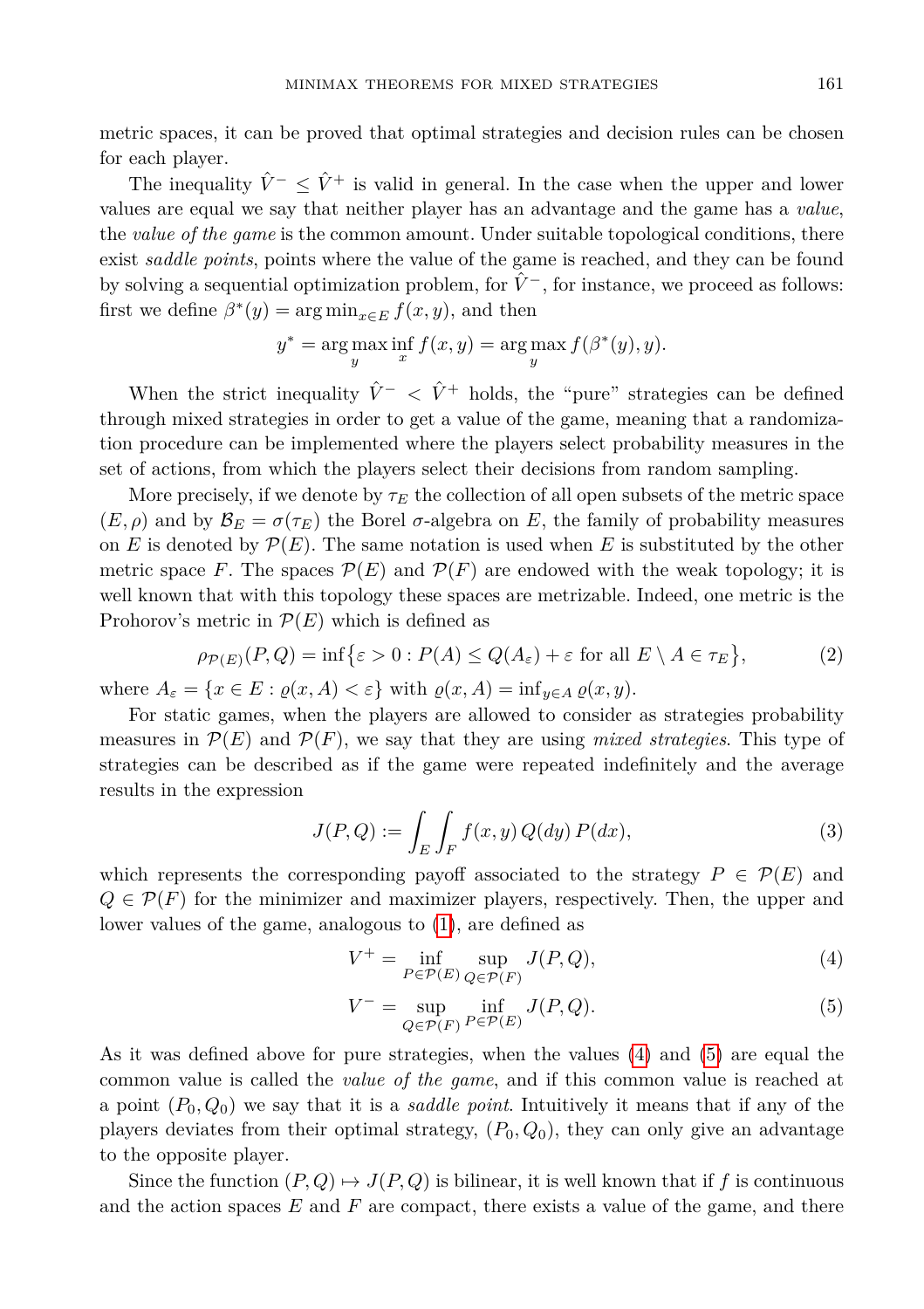is a pair of measures  $(P^*, Q^*)$  such that, for every pair of probability measures  $(P, Q)$ ,

<span id="page-3-1"></span>
$$
J(P^*, Q) \le J(P^*, Q^*) \le J(P, Q^*). \tag{6}
$$

That is, the *inf* and *sup* can be interchanged in expressions  $(4)$ – $(5)$ ; see, for instance, [\[2,](#page-8-0) p. 218]. Recall that under this compactness assumption the spaces  $\mathcal{P}(E)$  and  $\mathcal{P}(F)$ are also compact under the weak topology. Hence, in this particular case,  $V^+ = V^-$ .

Roughly speaking, when this interchange of supremum and infimum is possible we say that the *Minimax theorem* holds, as it will be recalled in the next section. In this note we are interested in the extension of [\(6\)](#page-3-1) to the case when the payoff function *f* is measurable and l.s.c. in the minimizer action variable. These are nonstandard conditions from a technical viewpoint.

<span id="page-3-0"></span>**3. The Minimax theorem.** In order to present the main results of this note, we first introduce some notation and classical statements of the Minimax theorem. Let *X* and *Y* be separated (Hausdorff) locally convex topological vector spaces and  $L: X \times Y \to \mathbb{R}$ a real valued function defined in the product space.

DEFINITION 3.1. We say that  $L: X \times Y \to \mathbb{R}$  is convex-concave if  $L(\cdot, y)$  is convex for all  $y \in Y$  and  $L(x, \cdot)$  is concave for all  $x \in X$ . Analogously, we say that L is l.s.c.-u.s.c. if  $L(\cdot, y)$  is lower semi-continuous for all  $y \in Y$  and  $L(x, \cdot)$  is upper semi-continuous for all  $x \in X$ .

Next version of the Minimax theorem is one of the classical versions of that result. It states the existence of value for the static game under suitable technical conditions; its proof can be found in [\[26\]](#page-9-15) or, for a modern treatment, the interested reader can also find it in [\[19\]](#page-9-16) or [\[3\]](#page-8-1). This result also represents an extension of the fundamental result of von Neumann proved in 1928 in the context of the simplex sets.

<span id="page-3-2"></span>Theorem 3.2. *Let E and F be nonempty convex subsets of X and Y , respectively, with E compact.* Let  $L: E \times F \to \mathbb{R}$  *be convex-concave and*  $L(\cdot, y)$  *l.s.c. for each*  $y \in F$ *. Then* 

$$
\sup_{y \in F} \inf_{x \in E} L(x, y) = \inf_{x \in E} \sup_{y \in F} L(x, y),
$$

*and there exists*  $x_0 \in E$  *such that* 

$$
\sup_{y \in F} L(x_0, y) = \inf_{x \in E} \sup_{y \in F} L(x, y).
$$

As an immediate consequence we have the existence of saddle points; see Theorem 11.5 in [\[13\]](#page-9-17) for its proof.

<span id="page-3-3"></span>Corollary 3.3. *Let E and F be nonempty convex and compact subsets of X and Y , respectively. Let*  $L : E \times F \to \mathbb{R}$  *be convex-concave and l.s.c.-u.s.c.. Then, there exists a point*  $(x_0, y_0) \in E \times F$  *such that* 

$$
L(x_0, y) \le L(x_0, y_0) \le L(x, y_0)
$$
, for all  $x \in X$ ,  $y \in Y$ ,

*and, in particular,*

$$
\min_{x \in X} \sup_{y \in Y} L(x, y) = L(x_0, y_0) = \max_{x \in X} \inf_{y \in Y} L(x, y).
$$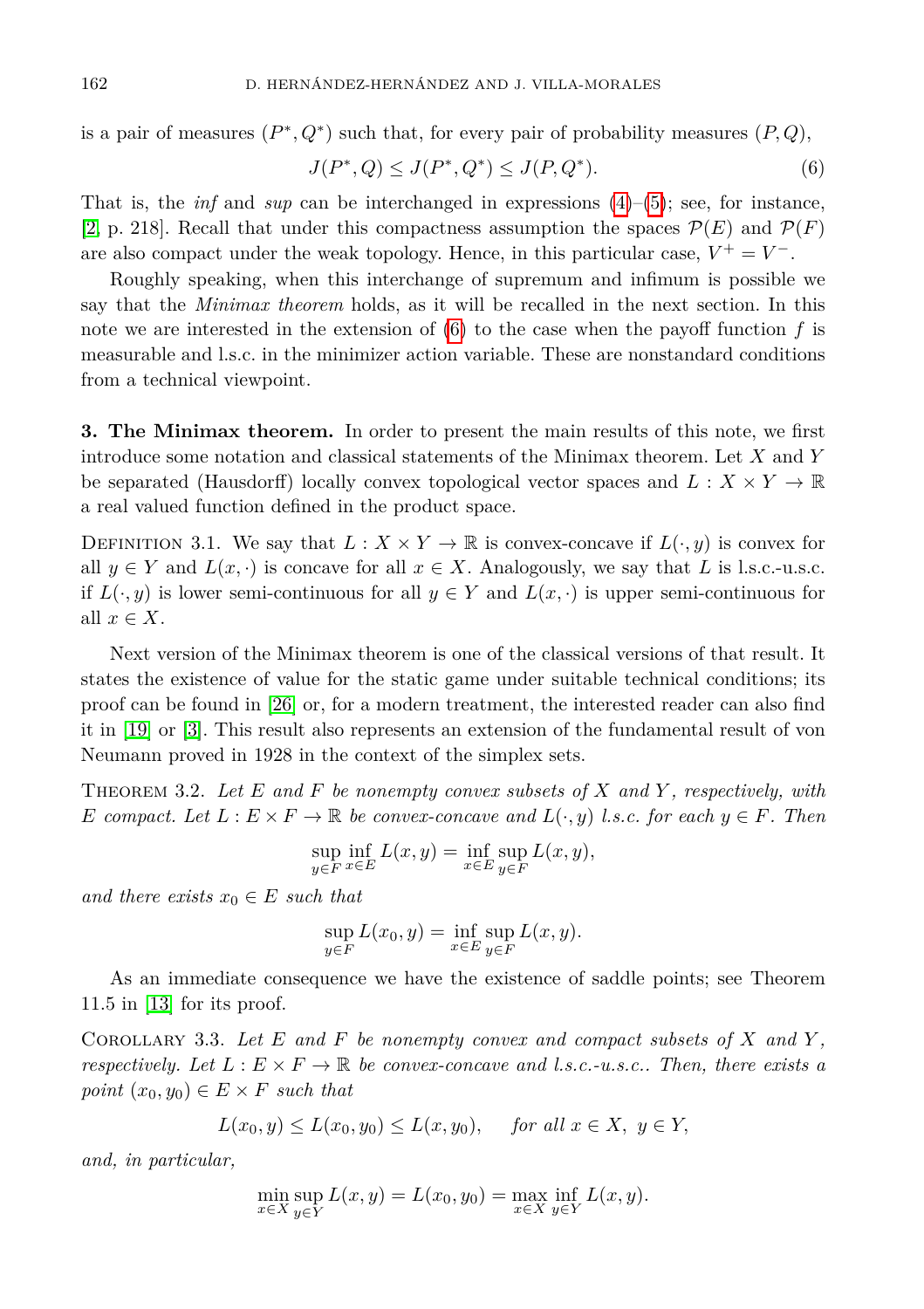Our attempt now is to apply the above results to prove the existence of *value of the game* defined in [\(4\)](#page-2-0)–[\(5\)](#page-2-1), and a *saddle point*, satisfying [\(6\)](#page-3-1), within the context of mixed strategies and the payoff function *J*, as it was defined in [\(3\)](#page-2-2).

<span id="page-4-0"></span>The main result of this note is the following. Its proof requires the concept of tightness of a family of probability measures, which we recall for completeness. Given a metric space *S*, a family  $\{\mu_{\alpha}\}\subset P(S)$  is tight if for each  $\varepsilon > 0$  there exists a compact set  $K \subset S$ such that

$$
\inf_{\alpha} \mu_{\alpha}(K) \ge 1 - \varepsilon. \tag{7}
$$

<span id="page-4-1"></span>THEOREM 3.4. Let E, F be separable metric spaces, with F compact. Let  $f: E \times F \to \mathbb{R}$ *be a bounded measurable function such that*  $f(\cdot, y)$  *is l.s.c. for each*  $y \in F$ *. Then,* 

$$
\sup_{\nu \in \mathcal{P}(F)} \inf_{\mu \in \mathcal{P}(E)} \int_{E} \int_{F} f(x, y) \, \nu(dy) \, \mu(dx) = \inf_{\mu \in \mathcal{P}(E)} \sup_{\nu \in \mathcal{P}(F)} \int_{E} \int_{F} f(x, y) \, \nu(dy) \, \mu(dx).
$$

*Proof.* We proceed to verify the hypotheses of Theorem [3.2](#page-3-2) in order to apply that result. It is clear that  $\mathcal{P}(E)$  and  $\mathcal{P}(F)$  are convex sets (moreover, if instead of measures we consider signed measures then they are linear spaces over the real numbers). Since *E* is compact,  $\mathcal{P}(E)$  is also compact; see [\[17,](#page-9-18) Theorem 6.4]. Let us define the function  $L: \mathcal{P}(E) \times \mathcal{P}(F) \to \mathbb{R}$  by

$$
L(\mu, \nu) = \int_{E} \int_{F} f(x, y) \, \nu(dy) \, \mu(dx),
$$

so, we are done if we prove that  $L(\cdot, \nu)$  is l.s.c. for each  $\nu \in \mathcal{P}(F)$ .

Let  $\nu \in \mathcal{P}(F)$  be a fix probability measure. For each  $r \in \mathbb{R}$  we need to verify that the set (called section) defined by

$$
A_r(\nu) = \left\{ \mu \in \mathcal{P}(E) : \int_E \int_F f(x, y) \, \nu(dy) \, \mu(dx) \le r \right\}
$$

is closed in  $\mathcal{P}(E)$ . Let  $(\mu_n)$  be a sequence in the section  $A_r(\nu)$ , such that

$$
\lim_{n \to \infty} \rho_{\mathcal{P}(E)}(\mu_n, \mu) = 0;
$$

see [\(2\)](#page-2-3). This implies that the set  $\{\mu_n : n \in \mathbb{N}\} \cup \{\mu\}$  is compact, and then  $\{\mu_n : n \in \mathbb{N}\}\$ is relatively compact, concluding that  $\{\mu_n : n \in \mathbb{N}\}\$ is tight by Prohorov's theorem; see, for instance, [\[8,](#page-9-19) Theorem 3.2.2]). Let us check that  $\{\mu_n \times \nu : n \in \mathbb{N}\}\$  is also tight. Since {*ν*} is compact it is also tight by Prohorov's theorem. Therefore, for each *ε >* 0 there are compacts sets  $K_1 \subset E$ ,  $K_2 \subset F$  such that

$$
\mu_n(K_1) \ge |1 - \varepsilon|^{1/2}, \text{ for all } n \in \mathbb{N},
$$

and  $\nu(K_2) \geq |1 - \varepsilon|^{1/2}$ . For the compact set  $K_1 \times K_2 \subset E \times F$  we have

$$
(\mu_n \times \nu)(K_1 \times K_2) = \mu_n(K_1)\nu(K_2) \ge 1 - \varepsilon, \text{ for all } n \in \mathbb{N},
$$

and Prohorov's theorem implies that  $\{\mu_n \times \nu : n \in \mathbb{N}\}\$ is relatively compact.

Now, we proceed to verify that every convergent subsequence of  $\{\mu_n \times \nu\}$  converges to  $\mu \times \nu$ . Let  $\{\mu_{n_i} \times \nu\}$  be a subsequence of  $\{\mu_n \times \nu\}$  converging to  $m \in \mathcal{P}(E \times F)$ . Let  $A \subset E, B \subset F$  be closed sets and for each  $k \in \mathbb{N}$  define  $g_k : E \to \mathbb{R}, h_k : F \to \mathbb{R}$  as

$$
g_k(x) = \max\{0, 1 - kd(x, A)\},
$$
  $h_k(y) = \max\{0, 1 - kd(y, B)\}.$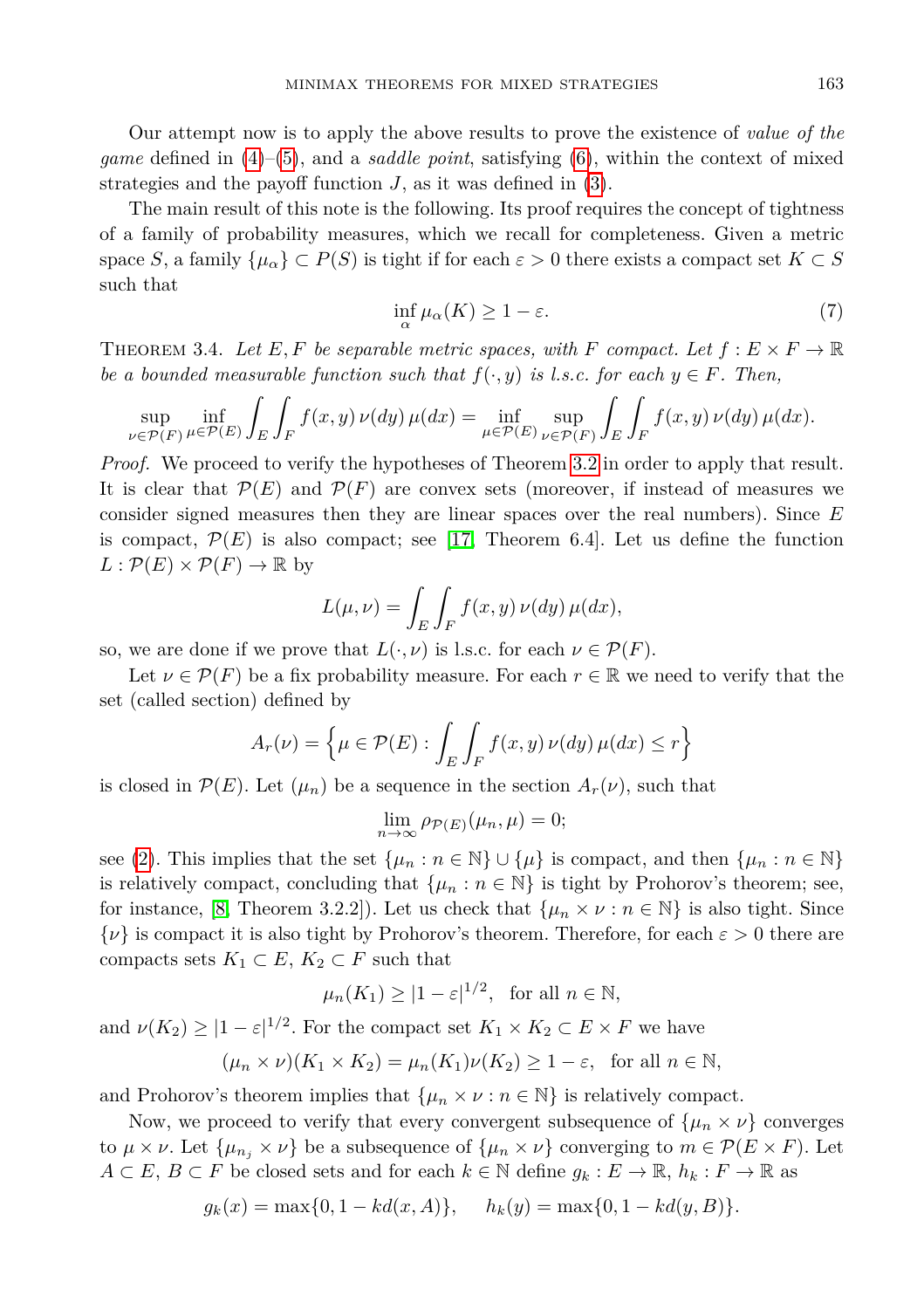The functions  $(x, y) \mapsto g_k(x)h_k(y)$ , defined on  $E \times F$ , are bounded and continuous and  $\lim_{k\to\infty} g_k h_k = 1_A 1_B$ . The dominated convergence theorem yields (see Theorem 3.3.1) in [\[8\]](#page-9-19)):

$$
\int_{E\times F} 1_A(x)1_B(y) m(dx, dy) = \lim_{k\to\infty} \int_{E\times F} g_k(x)h_k(y) m(dx, dy)
$$
  
\n
$$
= \lim_{k\to\infty} \lim_{j\to\infty} \int_{E\times F} g_k(x)h_k(y) (\mu_{n_j} \times \nu)(dx, dy)
$$
  
\n
$$
= \lim_{k\to\infty} \lim_{j\to\infty} \int_E g_k(x) \mu_{n_j}(dx) \int_F h_k(y) \nu(dy)
$$
  
\n
$$
= \lim_{k\to\infty} \int_E g_k(x) \mu(dx) \int_F h_k(y) \nu(dy) = \int_E 1_A(x) \mu(dx) \int_F 1_B(y) \nu(dy),
$$

therefore

$$
m(A \times B) = (\mu \times \nu)(A \times B)
$$
, for all  $A \subset E$ ,  $B \subset F$ , closed.

Since *E* and *F* are separable we can apply Lindelöf theorem to get  $\tau_{E\times F} \subset \sigma(\tau_E^c \times \tau_F^c)$ , where  $\tau_E^c \times \tau_F^c = \{ A \times B : E \setminus A \in \tau_E, F \setminus B \in \tau_F \}$ , and therefore  $\sigma(\tau_{E \times F}) \subset \sigma(\tau_E^c \times \tau_F^c) \subset$ *σ*(*τ*<sub>*E*×*F*</sub>). Since  $τ_E^c$  ×  $τ_F^c$  is a *π*-system we conclude that  $m = \mu \times \nu$ , by [\[6,](#page-9-20) Corollary 1.6.3].

If  $(\mu_n \times \nu)$  does not converge to  $\mu \times \nu$ , then there exist  $\varepsilon_0 > 0$  and a subsequence  $(\mu_{n_i} \times \nu)$  such that

<span id="page-5-0"></span>
$$
\rho_{\mathcal{P}(E \times F)}(\mu_{n_j} \times \nu, \mu \times \nu) \ge \varepsilon_0, \text{ for all } j \in \mathbb{N}.
$$
 (8)

Since  $\{\mu_{n_j} \times \nu : j \in \mathbb{N}\}\$  is relatively compact, there exists a subsequence  $(\mu_{n_{j_k}} \times \nu)$  that converge to  $\mu \times \nu$ . This is a contradiction to [\(8\)](#page-5-0).

The last step in the proof consists in verifying that  $\mu \in A_r(\nu)$ . Let

<span id="page-5-1"></span>
$$
||f|| = \sup\{|f(x,y)| : x \in E, y \in F\},\
$$

and notice that by Fatou's lemma

$$
\int_{F} \int_{0}^{||f||} \liminf_{n \to \infty} \left[ 1 - \mu_{n}(\{x \in E : f(x, y) \le t\}) \right] dt \, \nu(dy)
$$
\n
$$
\le \liminf_{n \to \infty} \int_{F} \int_{0}^{||f||} \left[ 1 - \mu_{n}(\{x \in E : f(x, y) \le t\}) \right] dt \, \nu(dx). \tag{9}
$$

Since *f* is l.s.c. the set  $\{x \in E : f(x, y) \le t\}$  is closed, for each  $t \in \mathbb{R}$  and  $y \in F$ . Using Fubini's theorem, Theorem 3.3.1 in [\[8\]](#page-9-19) and [\(9\)](#page-5-1) we get

$$
||f|| - r \le ||f|| - \liminf_{n \to \infty} \int_{E \times F} f(x, y) (\mu_n \times \nu)(dx, dy)
$$
  
\n
$$
= \limsup_{n \to \infty} (||f|| - \int_{E \times F} f(x, y) (\mu_n \times \nu)(dx, dy))
$$
  
\n
$$
= \limsup_{n \to \infty} \int_F (||f|| - \int_E f(x, y) \mu_n(dx)) \nu(dy)
$$
  
\n
$$
= \limsup_{n \to \infty} \int_F \int_0^{||f||} \mu_n(\{x \in E : f(x, y) \le t\}) dt \nu(dx)
$$
  
\n
$$
\le \int_F \int_0^{||f||} \limsup_{n \to \infty} \mu_n(\{x \in E : f(x, y) \le t\}) dt \nu(dx)
$$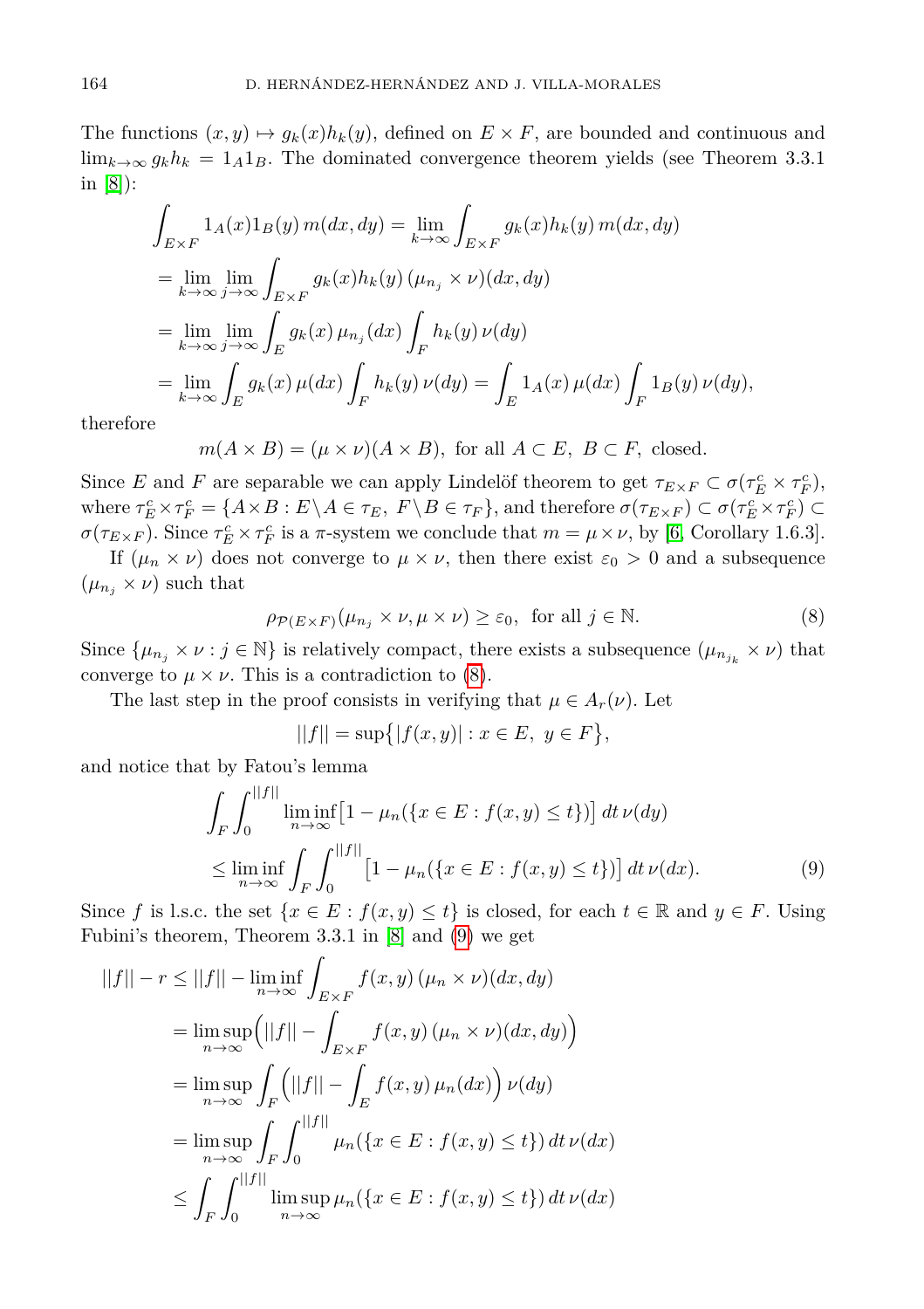$$
\leq \int_{F} \int_{0}^{||f||} \mu(\{x \in E : f(x, y) \leq t\}) dt \, \nu(dx)
$$
  
= 
$$
\int_{F} (||f|| - \int_{E} f(x, y) \, \mu(dx)) \, \nu(dy) = ||f|| - \int_{E \times F} f(x, y) \, (\mu \times \nu)(dx, dy).
$$

This shows that  $\mu \in A_r(\nu)$  and the result follows directly from Theorem [3.2.](#page-3-2)

From this point, the previous result together with Corollary [3.3](#page-3-3) yield as a straightforward consequence the existence of saddle points.

COROLLARY 3.5. Let E and F be compact metric spaces. Let  $f : E \times F \to \mathbb{R}$  be a bounded *measurable function that is l.s.c.-u.s.c. Then, there exists a point*  $(\mu_0, v_0) \in \mathcal{P}(E) \times \mathcal{P}(F)$ *such that*

$$
\sup_{\nu \in \mathcal{P}(F)} \inf_{\mu \in \mathcal{P}(E)} \int_{E} \int_{F} f(x, y) \nu(dy) \mu(dx) = \int_{E} \int_{F} f(x, y) \nu_0(dy) \mu_0(dx)
$$
  
= 
$$
\inf_{\mu \in \mathcal{P}(E)} \sup_{\nu \in \mathcal{P}(F)} \int_{E} \int_{F} f(x, y) \nu(dy) \mu(dx).
$$

<span id="page-6-0"></span>**4. Pseudo-characteristic functions on proper metric spaces and tightness.** A locally compact metric space  $(S, \rho)$  is said to be proper (see [\[22,](#page-9-21) p. 204]) if the closed balls  $\{x : \varrho(x, x_0) \leq r\}$  are compact for some  $x_0$  and all  $r \in (0, \infty)$ . It is easy to show that tightness condition [\(7\)](#page-4-0) is equivalent to

$$
\lim_{r \to \infty} \sup_{\alpha} \mu_{\alpha} \{ x : \varrho(x, x_0) > r \} = 0.
$$

The pseudo-characteristic function of a measure  $\mu \in P(S)$  is defined as

$$
\hat{\mu}(t) = \int_{S} e^{itd(z, x_0)} \mu(dz), \quad t \in \mathbb{R};
$$

observe that  $|\hat{\mu}(t)| \leq 1 = \hat{\mu}(0)$ . As it has been seen in the proof of Theorem [3.4,](#page-4-1) tightness of a family of probability measures plays a crucial role. The following result is particularly useful when we do not have compactness in the action space of the players.

<span id="page-6-1"></span>THEOREM 4.1. *A family*  $\{\mu_{\alpha}\}\subset P(S)$  *is tight if and only if*  $\{\hat{\mu}_{\alpha}\}\$  *is equicontinuous at* 0.

*Proof.* Suppose that  $\{\mu_{\alpha}\}\subset P(S)$  is tight. Given  $\varepsilon > 0$  there exists  $r_0 > 0$  such that

$$
\sup_{\alpha} \mu_{\alpha} \{x : \varrho(x, x_0) > r\} < \frac{\varepsilon}{2}, \text{ for all } r \ge r_0.
$$

Therefore, if  $|t| < \min\{2, \varepsilon\}/2r_0$ , then

$$
|\hat{\mu}_{\alpha}(t) - 1| \leq \int_{S} |1 - e^{itd(z, x_0)}| \mu_{\alpha}(dz) \leq \int_{S} \min\{1, td(z, x_0)\} \mu_{\alpha}(dz)
$$
  

$$
\leq \int_{\{z: d(z, x_0) > r_0\}} \mu_{\alpha}(dz) + \int_{\{z: d(z, x_0) \leq r_0\}} td(z, x_0) \mu_{\alpha}(dz)
$$
  

$$
\leq \mu_{\alpha}(\{z: d(z, x_0) > r_0\}) + tr_0 < \varepsilon, \text{ for all } \alpha.
$$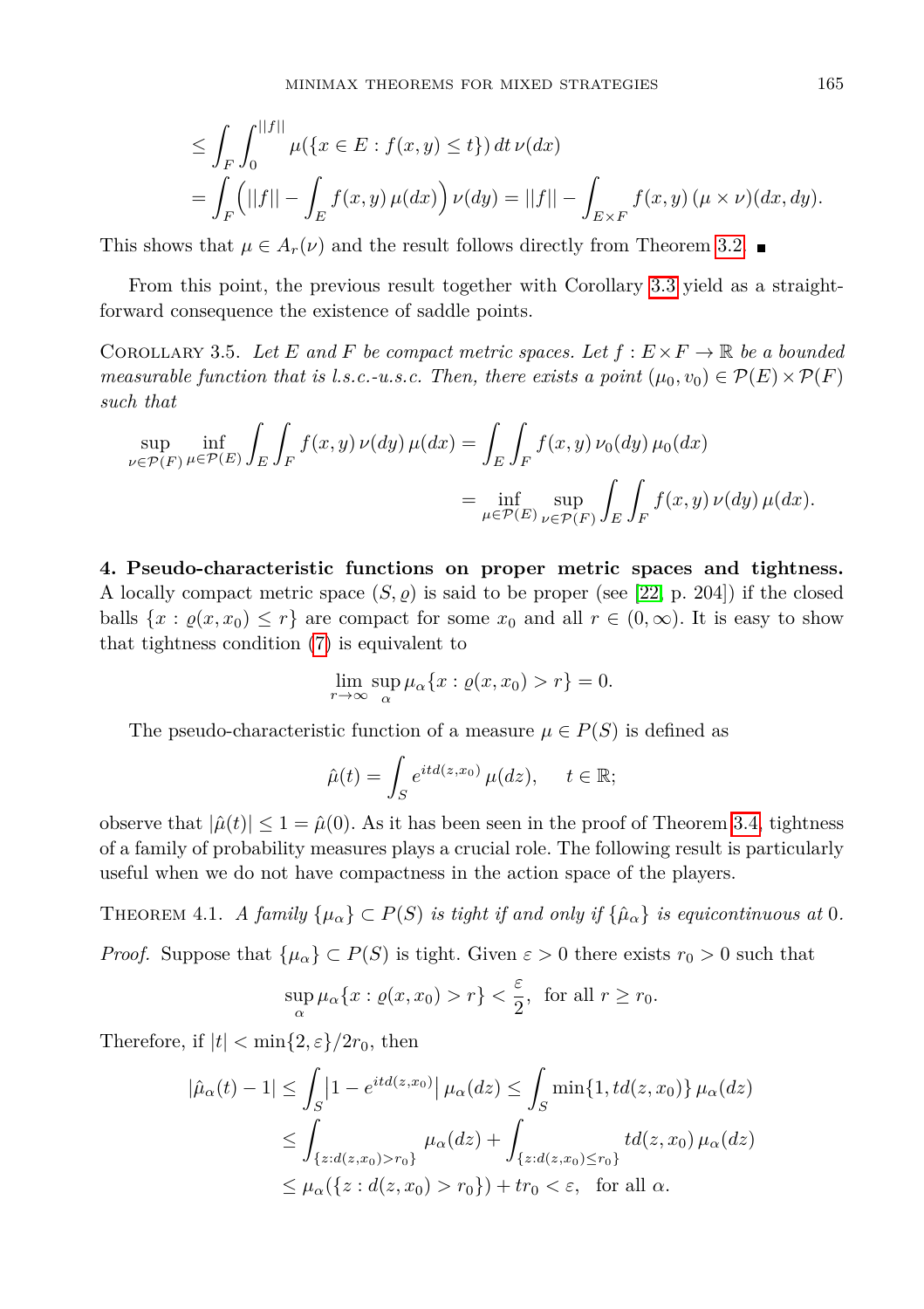In order to prove the reciprocal implication, take  $r > 0$  and observe that by Fubini's theorem, for each  $\alpha$  we have

$$
\int_{-2/r}^{2/r} (1 - \hat{\mu}_{\alpha}(t)) dt = \int_{-2/r}^{2/r} \int_{S} (1 - e^{itd(z, x_0)}) \mu_{\alpha}(dz) dt
$$
  
= 
$$
\int_{S} \left[ r - \int_{-2/r}^{2/r} e^{itd(z, x_0)} dt \right] \mu_{\alpha}(dz) = r \int_{S} \left[ 1 - \frac{2}{rd(z, x_0)} \sin\left(\frac{rd(z, x_0)}{2}\right) \right] \mu_{\alpha}(dz).
$$

Since  $2\sin(x) \leq x$ , for  $x \geq 2$ , it follows that

$$
\int_{-2/r}^{2/r} (1-\hat{\mu}_{\alpha}(t)) dt \ge r \int_{\{z:d(z,x_0)\ge r\}} \frac{1}{2} \mu_{\alpha}(dz) = \frac{2}{r} \mu_{\alpha}(\{z:\varrho(z,x_0)\ge r\}).
$$

Now, given  $\varepsilon > 0$ , there exists  $\delta > 0$  for which

$$
1 - \hat{\mu}_{\alpha}(t) < \frac{\varepsilon}{2}, \quad \text{ for all } |t| < \delta \text{ and } \alpha.
$$

In this way, for  $r > 4/\delta$ ,

$$
\mu_{\alpha}\lbrace x : \varrho(x, x_0) > r \rbrace \leq \int_{-1}^{1} \left(1 - \hat{\mu}_{\alpha}\left(\frac{2}{r}t\right)\right) dt \leq \varepsilon
$$
, for all  $\alpha$ ,

and therefore  $\lim_{r\to\infty} \sup_{\alpha} \mu_{\alpha} \{x : \varrho(x, x_0) > r\} = 0$ .

Now we present an example illustrating the difficulties to get the conclusions of the Minimax theorem when the action spaces are not compact, as a complement of the previous results.

EXAMPLE. Let us take  $E = \{1, 2, \ldots\}$  with the usual distance *d* on R, and put  $x_0 = 1$ , in such a way that  $(E, d)$  is a proper metric space. On the other hand, let  $F = \{1, 2, \ldots\}$ , with the discrete metric *m*, be the set of actions for the maximizer player. Suppose that the minimizer player chooses a strategy  $k \in E$  with frequency  $\mu_{\alpha}(\{k\}) = (1 - \alpha)^{k-1} \alpha$ ,  $\alpha \in [1/2, 1]$ . In this case, by Theorem [4.1,](#page-6-1) the closure of  $\{\mu_{\alpha}\}_{{\alpha \in [1/2, 1]} }$  is compact, since

$$
\hat{\mu}_{\alpha}(t) = \int_{E} e^{it|z-1|} \mu_{\alpha}(dz) = \sum_{k=1}^{\infty} e^{it(k-1)} (1-\alpha)^{k-1} \alpha = \frac{\alpha}{1 - e^{it}(1-\alpha)}
$$

is equicontinuous at 0. Indeed, this follows from next calculations

$$
\left|\frac{\alpha}{1-e^{it}(1-\alpha)}-1\right| = \frac{(1-\alpha)|1-e^{it}|}{|1-e^{it}(1-\alpha)|} \le \frac{(1-\alpha)|1-e^{it}|}{1-|e^{it}(1-\alpha)|} \le |1-e^{it}|, \text{ for all } \frac{1}{2} \le \alpha \le 1.
$$

Let  $f: E \times F \to \mathbb{R}$  be a bounded function, representing the payoff function for the players. We denote by  $C(E, F)$  the set of continuous mappings from  $E$  to  $F$ , they shall represent decision rules for the maximizer player. In order to use Theorem 8.4 in [\[3\]](#page-8-1) let us observe that for each  $g \in C(E, F)$ , the mapping  $T : \mathcal{P}(E) \to \mathcal{P}(F)$  defined as

$$
T(\mu)(A) = \mu^{g}(A) = \mu(g^{-1}(A)), \quad A \in \mathcal{B}(F),
$$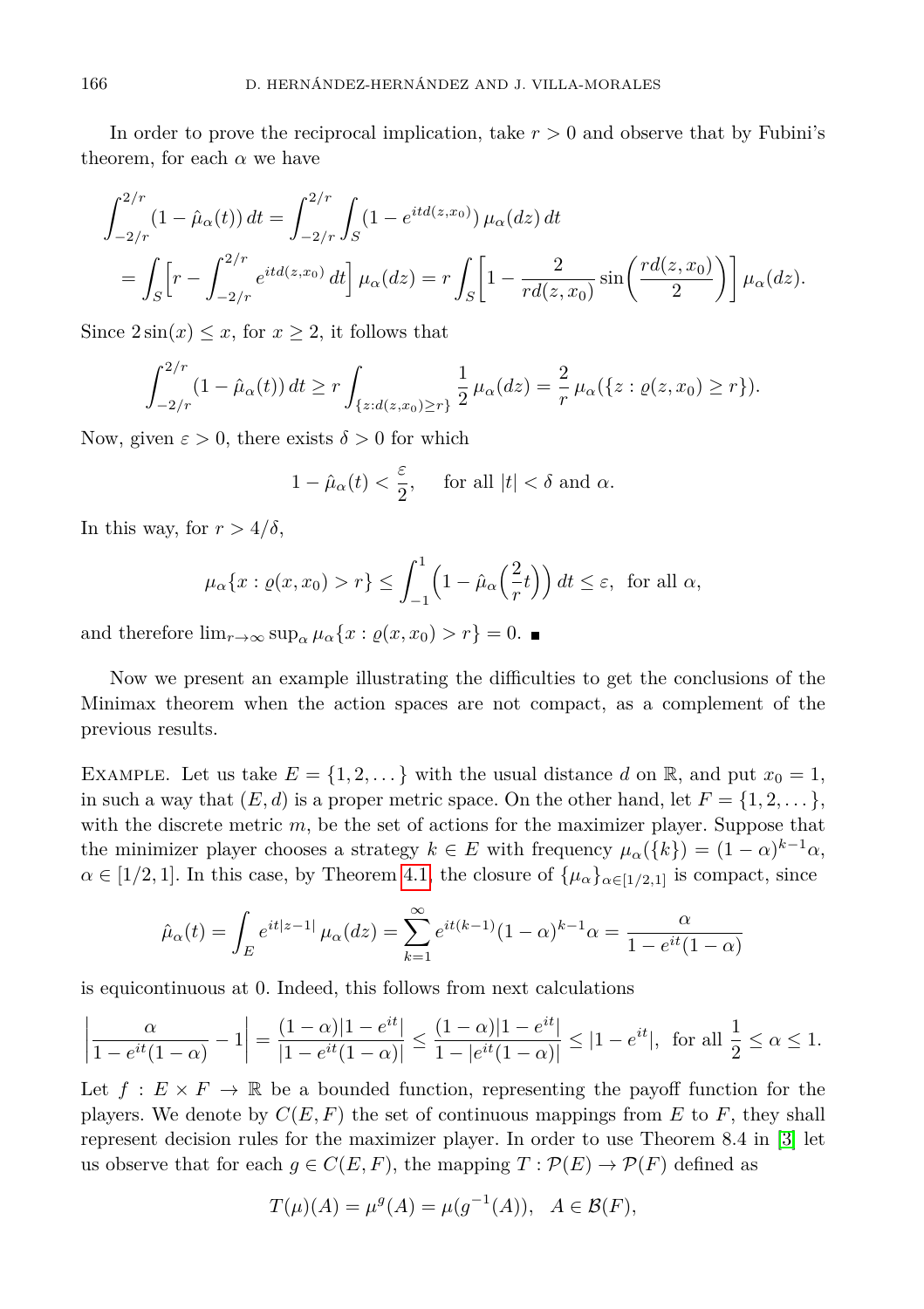$$
\sup_{g \in C(E,F)} \inf_{\alpha \in [1/2,1]} \int_{E} \int_{F} f(x,g(y)) \mu_{\alpha}(dy) \mu_{\alpha}(dx)
$$
\n
$$
= \sup_{g \in C(E,F)} \inf_{\alpha \in [1/2,1]} \int_{E} \int_{F} f(x,y) \mu_{\alpha}^{g}(dy) \mu_{\alpha}(dx)
$$
\n
$$
= \inf_{\alpha \in [1/2,1]} \sup_{v \in \mathcal{P}(F)} \int_{E} \int_{F} f(x,y) \nu(dy) \mu_{\alpha}(dx)
$$
\n
$$
= \inf_{\alpha \in [1/2,1]} \sup_{g \in C(E,F)} \int_{E} \int_{F} f(x,y) \mu_{\alpha}^{g}(dy) \mu_{\alpha}(dx)
$$
\n
$$
= \inf_{\alpha \in [1/2,1]} \sup_{g \in C(E,F)} \int_{E} \int_{F} f(x,g(y)) \mu_{\alpha}(dy) \mu_{\alpha}(dx).
$$

The result intuitively gives a representation of the upper value of the game, when the maximizer player is forced to use only continuous decision rules and the minimizer player takes mixed strategies within the set  $\{\mu_\alpha : \alpha \in [\frac{1}{2}, 1]\}.$ 

In particular, when the continuous decision rule for the maximizer player is the identity,  $g(k) = k$ , for all k, with payoff function  $f(x, y) = e^{-y}y^x/x!$ , we get a lower bound for the upper value

$$
\inf_{\alpha \in [1/2,1]} \alpha^2 \sum_{r=1}^{\infty} \sum_{s=1}^{\infty} \frac{e^{-s} s^r}{r!} (1 - \alpha)^{r-1} (1 - \alpha)^{s-1}
$$
\n
$$
= \inf_{\alpha \in [1/2,1]} \alpha^2 \sum_{s=1}^{\infty} e^{-s} (1 - \alpha)^{s-1} \sum_{r=1}^{\infty} (1 - \alpha)^{r-1} \frac{s^r}{r!}
$$
\n
$$
= \inf_{\alpha \in [1/2,1]} \alpha^2 \sum_{s=1}^{\infty} e^{-s} (1 - \alpha)^{s-1} \left[ \frac{1}{\alpha - 1} - \frac{e^{-s(\alpha - 1)}}{\alpha - 1} \right]
$$
\n
$$
= \inf_{\alpha \in [1/2,1]} \frac{e^{-\alpha} - e^{-1}}{1 - \alpha} \cdot \frac{1}{(\alpha e^{-1} - e^{-1} + 1)(\alpha e^{-\alpha} - e^{-\alpha} + 1)} = \frac{1}{e}.
$$

Under these conditions, the maximum loss in which the minimizer player might incur, in average, is bigger than 0*.*367.

**Acknowledgments.** Research of D. Hernández-Hernández was supported by Conacyt Grant 254166 and J. Villa-Morales received financial support from Universidad Autónoma de Aguascalientes through grant PIM20-1.

## **References**

- <span id="page-8-2"></span>[\[1\]](http://dx.doi.org/10.1007/978-3-662-03961-8) C. D. Aliprantis, K. C. Border, *Infinite Dimensional Analysis: A Hitchhiker's Guide*, Springer, Berlin, 1999.
- <span id="page-8-0"></span>[2] J.-P. Aubin, *Mathematical Methods of Game and Economic Theory*, Stud. Math. Appl. 7, North Holland, Amsterdam, 1979.
- <span id="page-8-1"></span>[\[3\]](http://dx.doi.org/10.1007/978-3-662-03539-9) J.-P. Aubin, *Optima and Equilibria, an Introduction to Nonlinear Analysis*, Grad. Texts in Math. 140, Springer, Berlin, 1998.